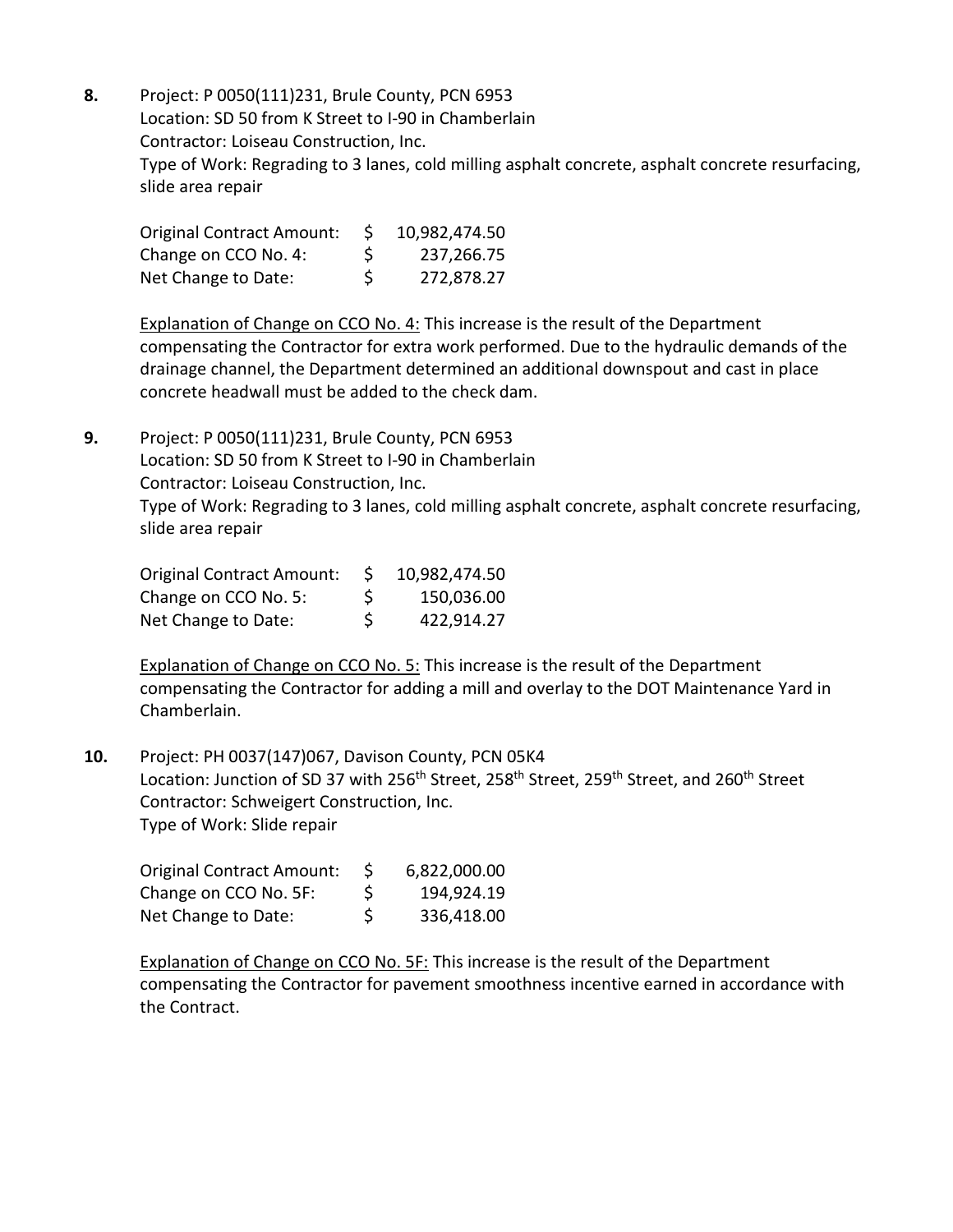**11.** Project: NH P 0021(171), Brule, Charles Mix, Davison, Douglas, Gregory, Hutchinson & Jerauld County, PCN 06YJ Location: Various routes in the Mitchell area Contractor: Highway Improvement, Inc. Type of Work: Asphalt concrete crack sealing

| <b>Original Contract Amount:</b> | S. | 399,997.02    |
|----------------------------------|----|---------------|
| Change on CCO No. 1:             | Ŝ. | (107, 991.30) |
| Net Change to Date:              | S. | (107, 991.30) |

Explanation of Change on CCO No. 1: This decrease is the result of the Department adjusting contract quantities of flagging and pilot car hours to match the number of hours used during construction.

**12.** Project: P PH 0046(47)356, Clay & Lincoln County, PCN 025D Location: SD 46 from west of SD 19/19A to west of the junction with I-29 Contractor: Runge Enterprises, Inc. Type of Work: Grading, shoulder widening, structures, interim surfacing

| Original Contract Amount: | S. | 14,012,206.89 |
|---------------------------|----|---------------|
| Change on CCO No. 7F:     | S. | (322, 132.42) |
| Net Change to Date:       | S. | (575, 310.85) |

Explanation of Change on CCO No. 7F: This decrease is the result of the Department adjusting contract quantities of excavation items to match the quantities used to construct the project. Less excavation material was needed than estimated in the plans.

## **PIERRE REGION**

**13.** Project: NH 0014(208)230, Hughes County, PCN 04XQ Location: US 14 from west of SD 1804 to the US 83 north junction Contractor: Bituminous Paving, Inc. Type of Work: Asphalt concrete resurfacing, pipe work

| <b>Original Contract Amount:</b> | 4,261,467.94     |
|----------------------------------|------------------|
| Change on CCO No. 1:             | \$<br>140,089.40 |
| Net Change to Date:              | \$<br>140,089.40 |

Explanation of Change on CCO No. 1: This increase is the result of the Department compensating the Contractor for extra work performed. The Department adjusted the design to include a curb and gutter instead of just a curb due to concerns about durability and stability.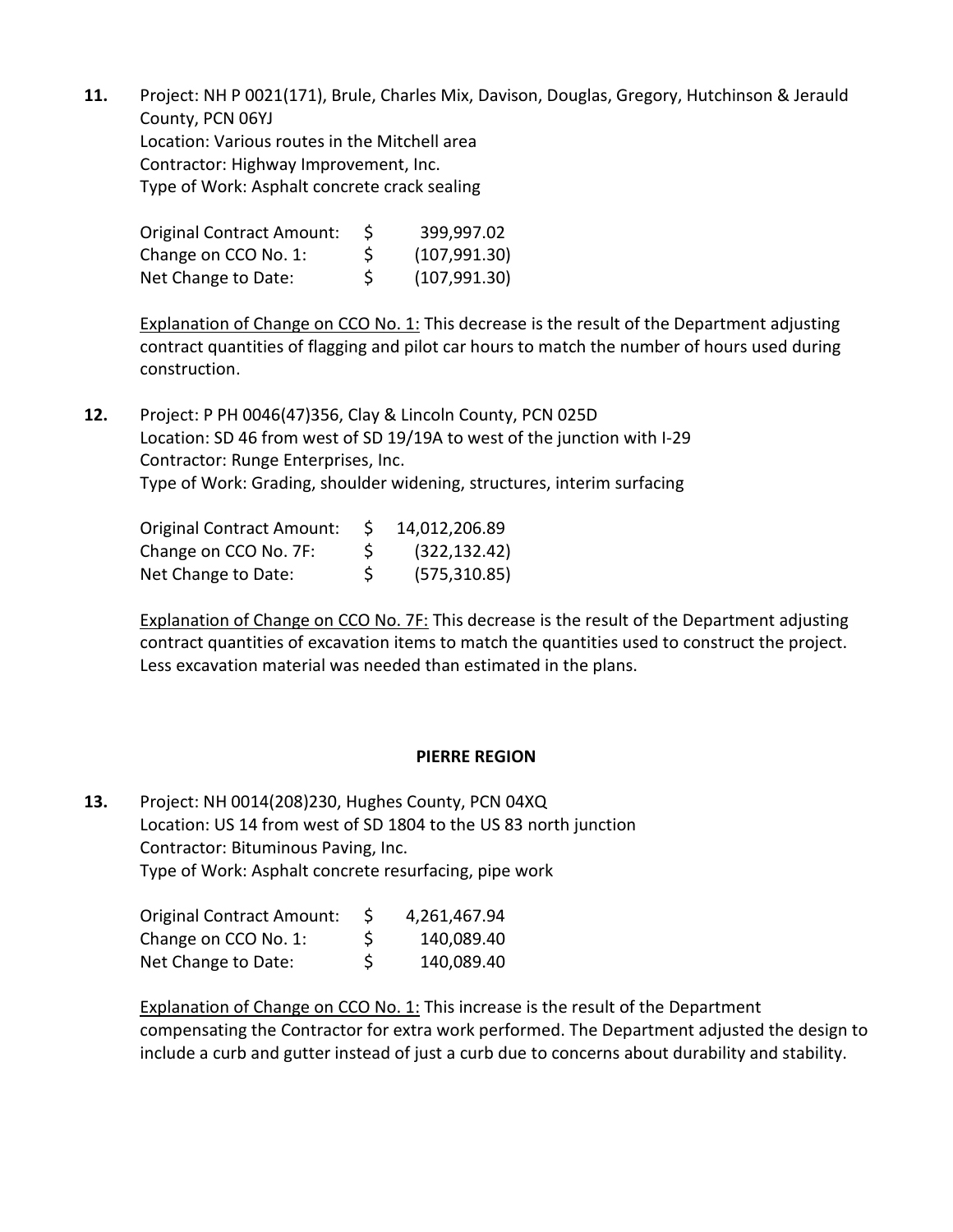**14.** Project: NH 0018(191)250, Tripp County, PCN 03TK Location: US 18 from west of structure over Dog Ear Creek to west of Monroe Street in Winner Contractor: Reed Construction, Inc.

Type of Work: Grading, PCC surfacing, curb & gutter, ADA upgrades, storm sewer, lighting

| <b>Original Contract Amount:</b> | S. | 20,993,728.92 |
|----------------------------------|----|---------------|
| Change on CCO No. 4:             | S. | 178,879.00    |
| Net Change to Date:              | \$ | 226,705.07    |

Explanation of Change on CCO No. 4: This increase is the result of the Department compensating the Contractor for extra work performed. The Contractor was required to place crushed concrete mixed with subgrade along a portion of the project to stabilize the subgrade in preparation for handling traffic through the first phase of the project.

**15.** Project: NH 0018(193)252, Tripp County, PCN 04FD Location: US 18 from west of Monroe St to Lincoln St in Winner; US 18 E&W from Lincoln St to 3<sup>rd</sup> St in Winner; US 18 from 3<sup>rd</sup> to 7<sup>th</sup> St in Winner Contractor: T&R Contracting, Inc Type of Work: Grading, storm sewer, curb & gutter, sidewalk, roadway lighting, traffic signals

| <b>Original Contract Amount:</b> | S. | 11,099,144.85 |
|----------------------------------|----|---------------|
| Change on CCO No. 34:            | \$ | 103,183.23    |
| Net Change to Date:              | S. | 1,369,622.84  |

Explanation of Change on CCO No. 34: This increase is the result of the Department compensating the Contractor for extra work performed at the direction of the Department. A colored PCC driveway was added at the McDonald's entrance. Additionally, an increase in the quantity of dowel bars was necessary due to a change in the required spacing of pavement joints.

**16.** Project: P 0183(26)39, Tripp County, PCN 05ED Location: US 183 from US 18 to the White River Contractor: Border States Paving, Inc Type of Work: Full depth reclamation & asphalt concrete resurfacing, asphalt concrete Contractor furnish & placed asphalt mix

| <b>Original Contract Amount:</b> | S. | 13,467,743.85 |
|----------------------------------|----|---------------|
| Change on CCO No. 6F:            | \$ | 139,550.29    |
| Net Change to Date:              | \$ | 178,199.08    |

Explanation of Change on CCO No. 6F: This increase is the result of the Department adjusting contract quantities to as-built quantities for numerous items. The variations are considered normal for the work involved. Additionally, the Department made incentive payments for asphalt concrete mix quality and pavement smoothness in accordance with the contract.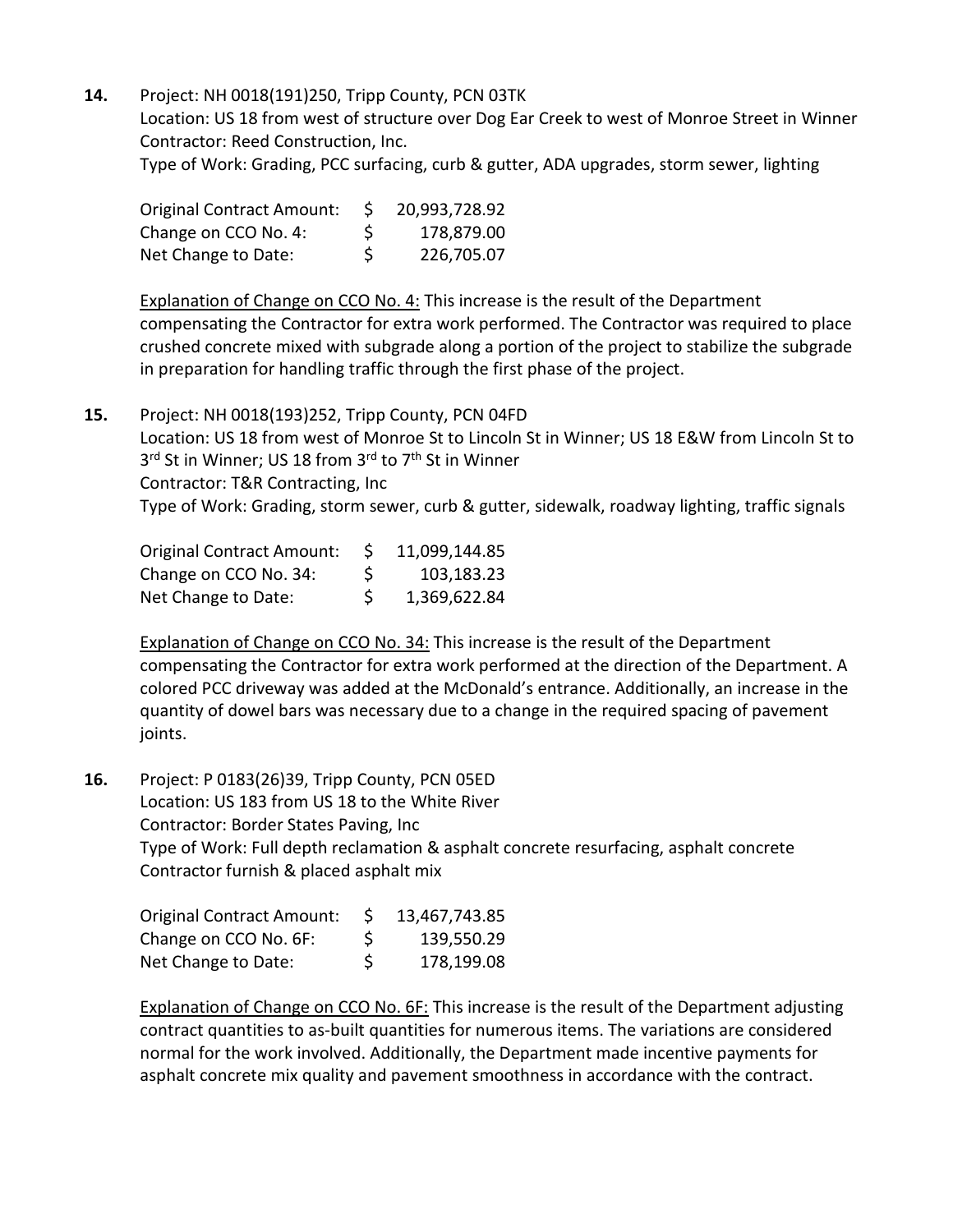**17.** Project: P 0049(05)27, Lyman & Tripp County, PCN 04F4 Location: SD 49 from SD 44 to SD 47 Contractor: Knife River Midwest LLC Type of Work: Cold milling asphalt concrete, asphalt concrete resurfacing, bridge approach in slope rehabilitation, guardrail replacement

| <b>Original Contract Amount:</b> | S. | 10,324,775.48 |
|----------------------------------|----|---------------|
| Change on CCO No. 2:             | S  | (57, 199.85)  |
| Net Change to Date:              | Ŝ. | (57, 199.85)  |

Explanation of Change on CCO No. 2: This decrease is the result of the Department removing the Contractor staking/surveying items from the contract.

**18.** Project: P 1804(48)292, Potter & Sully County, PCN 05UV Location: SD 1804 from the Agar Road north to the west US 212 junction to West Whitlock Contractor: Anderson Western, Inc Type of Work: Cold milling asphalt concrete, asphalt concrete resurfacing

| <b>Original Contract Amount:</b> | S  | 3,699,401.07 |
|----------------------------------|----|--------------|
| Change on CCO No. 2F:            | S  | (81,500.08)  |
| Net Change to Date:              | S. | (68, 327.20) |

Explanation of Change on CCO No. 2F: This decrease is the result of the Department adjusting the contract quantities to match the as built quantities. Unclassified excavation, dig outs and salvaged base course for backfilling the dig outs was not needed and therefor removed.

## **RAPID CITY REGION**

**19.** Project: NH 0034(189)35, Meade County, PCN 05TQ Location: SD 34 from Regent Street in Sturgis east to east of SD 79 Contractor: Anderson Western, Inc Type of Work: Cold milling asphalt concrete, asphalt concrete resurfacing, pipe work, structure replacement, approach grading

| Original Contract Amount: |    | 9,209,247.06 |
|---------------------------|----|--------------|
| Change on CCO No. 2:      | S  | 95,709.00    |
| Net Change to Date:       | \$ | 98,227.80    |

Explanation of Change on CCO No. 2: This increase is the result of the Department compensating the Contractor for extra work performed to add CIPP arch pipe to replace an existing pipe that was beyond repair as well and adding cattle passes to 3 locations along the project.